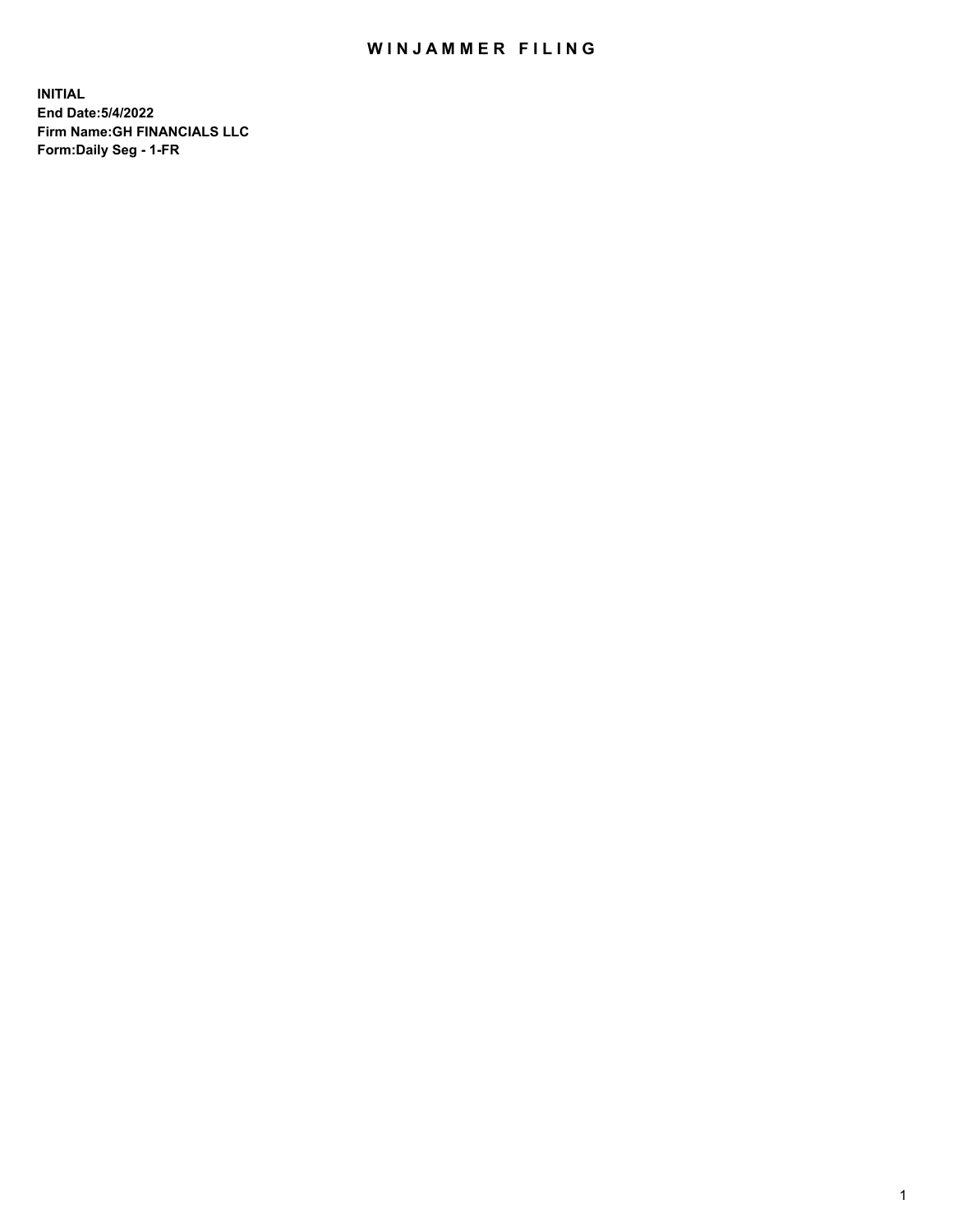**Daily Segregation - Cover Page**

## Name of Company **GH FINANCIALS LLC** [0010] Contact Name **Wilson Gambrel** [0040] Contact Phone Number **3125440316** [0060] Contact Email Address **wilson.gambrel@ghfinancials.co m** [0065] FCM's Customer Segregated Funds Residual Interest Target (choose one): a. Minimum dollar amount: ; or b. Minimum percentage of customer segregated funds required:% ; or c. Dollar amount range between: and; or d. Percentage range of customer segregated funds required between:% and%. FCM's Customer Secured Amount Funds Residual Interest Target (choose one): a. Minimum dollar amount: ; or **280,000** [8970] b. Minimum percentage of customer secured funds required:% ; or **0** [8980] c. Dollar amount range between:and; or **0** [8990] **0** [8991] d. Percentage range of customer secured funds required between:% and%. **0** [9000] **0** [9001] FCM's Cleared Swaps Customer Collateral Residual Interest Target (choose one): a. Minimum dollar amount: ; or **0** [9010] b. Minimum percentage of cleared swaps customer collateral required:% ; or **0** [9020]

- c. Dollar amount range between:and; or **0** [9030] **0** [9031]
- d. Percentage range of cleared swaps customer collateral required between:% and%. **0** [9040] **0** [9041]

Attach supporting documents CH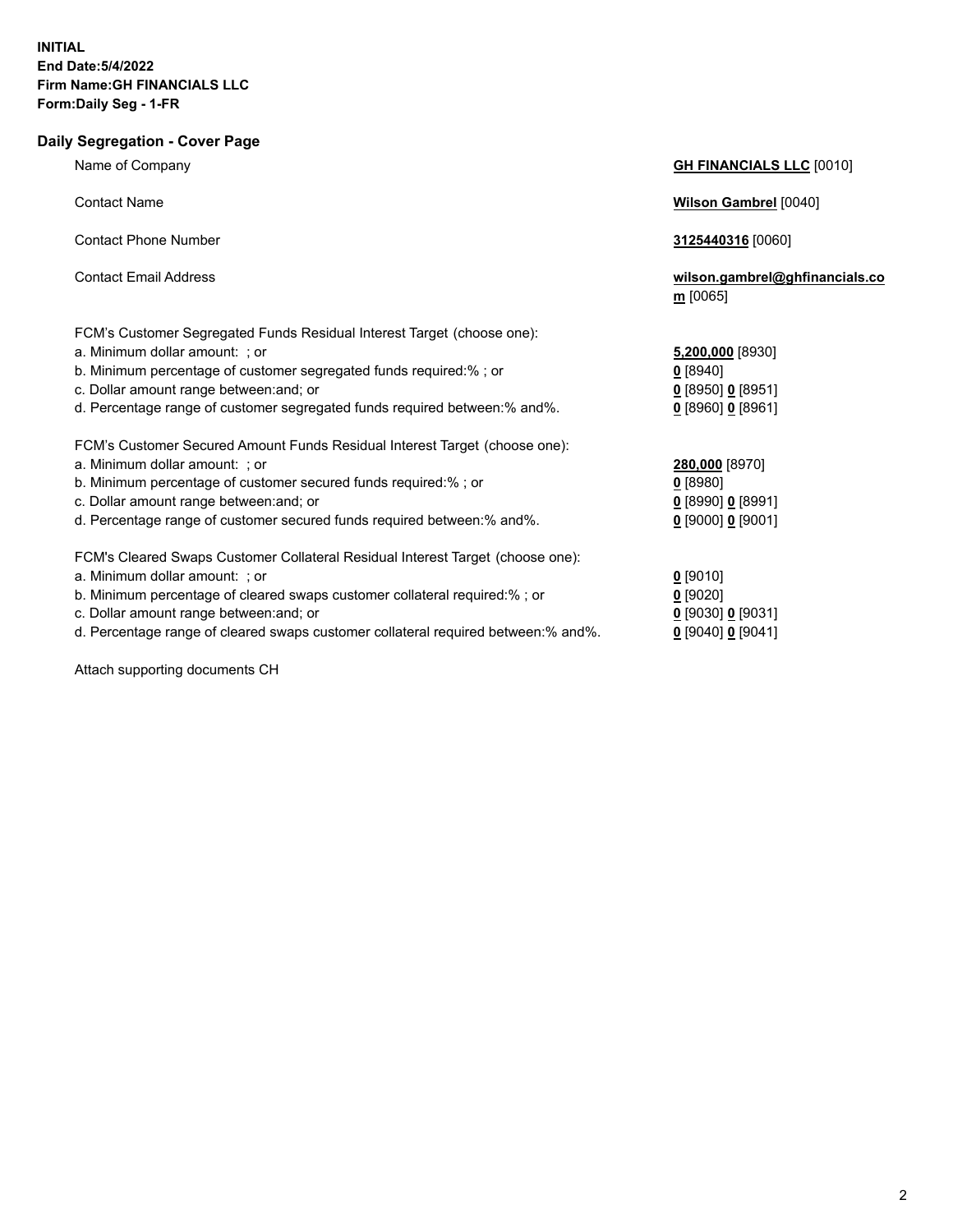## **Daily Segregation - Secured Amounts**

| 11. | Excess (deficiency) funds in separate 30.7 accounts over (under) Management Target          | <u>1,158,594</u> [5985]   |
|-----|---------------------------------------------------------------------------------------------|---------------------------|
| 10. | Management Target Amount for Excess funds in separate section 30.7 accounts                 | <b>280,000</b> [5980]     |
|     | Page 1 from Line 8)                                                                         |                           |
| 9.  | Excess (deficiency) Set Aside for Secured Amount (subtract line 7 Secured Statement         | 1,438,594 [5680]          |
| 8.  | Total funds in separate section 30.7 accounts                                               | 7,724,444 [5970]          |
| 7.  | Segregated funds on hand                                                                    | $0$ [5965]                |
| 6.  | Amounts with other depositories designated by a foreign board of trade                      | $0$ [5960]                |
|     | E. Value of short option contracts                                                          | 0 [5935] 1,487,339 [5940] |
|     | D. Value of long option contracts                                                           | $0$ [5930]                |
|     | C. Unrealized gain (loss) on open futures contracts                                         | 47,506 [5920]             |
|     | <b>B.</b> Securities                                                                        | $0$ [5910]                |
|     | A. Cash                                                                                     | 1,439,833 [5900]          |
| 5.  | Amounts held by member of foreign boards of trade                                           |                           |
|     | E. Value of short option contracts                                                          | $0$ [5875] 0 [5880]       |
|     | D. Value of long option contracts                                                           | $0$ [5870]                |
|     | C. Amount due to (from) clearing organization - daily variation                             | 0[5860]                   |
|     | <b>B.</b> Securities                                                                        | $0$ [5850]                |
|     | A. Cash                                                                                     | $0$ [5840]                |
| 4.  | Amounts held by clearing organizations of foreign boards of trade                           |                           |
|     | E. Value of short option contracts                                                          | 0 [5815] 0 [5820]         |
|     | D. Value of long option contracts                                                           | 0[5810]                   |
|     | C. Unrealized gain (loss) on open futures contracts                                         | $0$ [5800]                |
|     | <b>B.</b> Securities                                                                        | $0$ [5790]                |
|     | A. Cash                                                                                     | $0$ [5780]                |
| 3.  | Equities with registered futures commission merchants                                       |                           |
|     | B. In safekeeping with other banks qualified under Regulation 30.7                          | 0 [5760] 0 [5770]         |
|     | A. In safekeeping with banks located in the United States                                   | $0$ [5740]                |
| 2.  | Securities                                                                                  |                           |
|     | B. Other banks qualified under Regulation 30.7                                              | 0 [5720] 6,237,105 [5730] |
|     | A. Banks located in the United States                                                       | 6,237,105 [5700]          |
| 1.  | Cash in Banks                                                                               |                           |
|     | FUNDS DEPOSITED IN SEPARATE REGULATION 30.7 ACCOUNTS                                        |                           |
|     | 6.                                                                                          |                           |
| 7.  | Greater of amount required to be set aside pursuant to foreign jurisdiction (above) or line | 6,285,850 [5660]          |
|     | Method (add lines 4 and 5)                                                                  |                           |
| 6   | Amount required to be set aside as the secured amount - Net Liquidating Equity              | 6,285,850 [5655]          |
|     | Less: amount offset by customer owned securities                                            | $0$ [5652] $0$ [5654]     |
| 5.  | Account liquidating to a deficit and account with a debit balances - gross amount           | $0$ [5651]                |
| 4.  | Net equity (deficit) (add lines 1. 2. and 3.)                                               | 6,285,850 [5645]          |
|     | B. Market value of open contracts granted (sold) on a foreign board of trade                | $0$ [5637]                |
|     | A. Market value of open option contracts purchased on a foreign board of trade              | $0$ [5635]                |
| 3.  | Exchange traded options                                                                     |                           |
| 2.  | Net unrealized profit (loss) in open futures contracts traded on a foreign board of trade   | 47,506 [5625]             |
|     | B. Securities (at market)                                                                   | $0$ [5617]                |
|     | A. Cash                                                                                     | 6,238,344 [5615]          |
| 1.  | Net ledger balance - Foreign Futures and Foreign Option Trading - All Customers             |                           |
|     | government or a rule of a self-regulatory organization authorized thereunder                |                           |
|     | Amount required to be set aside pursuant to law, rule or regulation of a foreign            | $0$ [5605]                |
|     | Foreign Futures and Foreign Options Secured Amounts                                         |                           |
|     |                                                                                             |                           |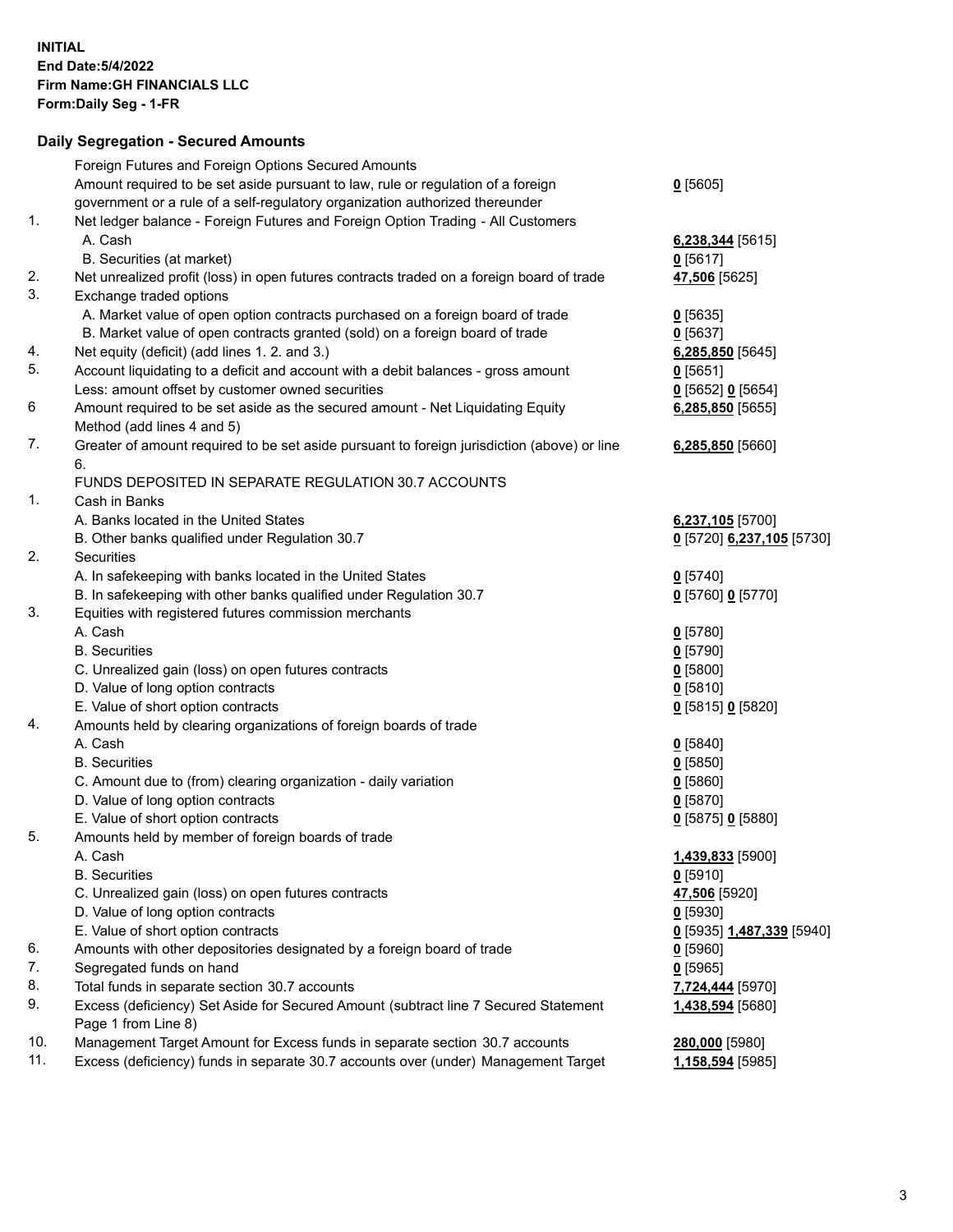|     | Daily Segregation - Segregation Statement                                           |                     |
|-----|-------------------------------------------------------------------------------------|---------------------|
|     | SEGREGATION REQUIREMENTS (Section 4d(2) of the CEAct)                               |                     |
| 1.  | Net ledger balance                                                                  |                     |
|     | A. Cash                                                                             | 150,035,593 [5000]  |
|     | B. Securities (at market)                                                           | $0$ [5010]          |
| 2.  | Net unrealized profit (loss) in open futures contracts traded on a contract market  | $-5,389,686$ [5020] |
| 3.  | Exchange traded options                                                             |                     |
|     | A. Market value of open option contracts purchased on a contract market             | 4,678,167 [5030]    |
|     | B. Market value of open option contracts granted (sold) on a contract market        | $-6,275,169$ [5040] |
| 4.  | Net Equity (deficit) (add lines 1, 2, and 3)                                        | 143,048,905 [5050]  |
| 5.  | Accounts liquidating to a deficit and accounts with                                 |                     |
|     | debit balances - gross amount                                                       | $0$ [5060]          |
|     | Less: amount offset by customer owned securities                                    | $0$ [5070] 0 [5080] |
| 6.  | Amount required to be segregated (add lines 4 and 5)                                | 143,048,905 [5090]  |
|     | FUNDS IN SEGREGATED ACCOUNTS                                                        |                     |
| 7.  | Deposited in segregated funds bank accounts                                         |                     |
|     | A. Cash                                                                             | 9,057,455 [5100]    |
|     | B. Securities representing investment of customers' funds (at market)               | $0$ [5110]          |
|     | C. Securities held for particular customers or option customers in lieu of cash (at | $0$ [5120]          |
|     | market)                                                                             |                     |
| 8.  | Margins on deposit with derivatives clearing organizations of contract markets      |                     |
|     | A. Cash                                                                             | 143,935,947 [5130]  |
|     | B. Securities representing investment of customers' funds (at market)               | $0$ [5140]          |
|     | C. Securities held for particular customers or option customers in lieu of cash (at | $0$ [5150]          |
|     | market)                                                                             |                     |
| 9.  | Net settlement from (to) derivatives clearing organizations of contract markets     | 3,479,357 [5160]    |
| 10. | Exchange traded options                                                             |                     |
|     | A. Value of open long option contracts                                              | 4,678,167 [5170]    |
|     | B. Value of open short option contracts                                             | $-6,275,169$ [5180] |
| 11. | Net equities with other FCMs                                                        |                     |
|     | A. Net liquidating equity                                                           | 3,592,067 [5190]    |
|     | B. Securities representing investment of customers' funds (at market)               | $0$ [5200]          |
|     | C. Securities held for particular customers or option customers in lieu of cash (at | $0$ [5210]          |
|     | market)                                                                             |                     |
| 12. | Segregated funds on hand                                                            | $0$ [5215]          |
| 13. | Total amount in segregation (add lines 7 through 12)                                | 158,467,824 [5220]  |
| 14. | Excess (deficiency) funds in segregation (subtract line 6 from line 13)             | 15,418,919 [5230]   |
| 15. | Management Target Amount for Excess funds in segregation                            | $5,200,000$ [5240]  |
| 16. | Excess (deficiency) funds in segregation over (under) Management Target Amount      | 10,218,919 [5250]   |
|     | <b>Excess</b>                                                                       |                     |